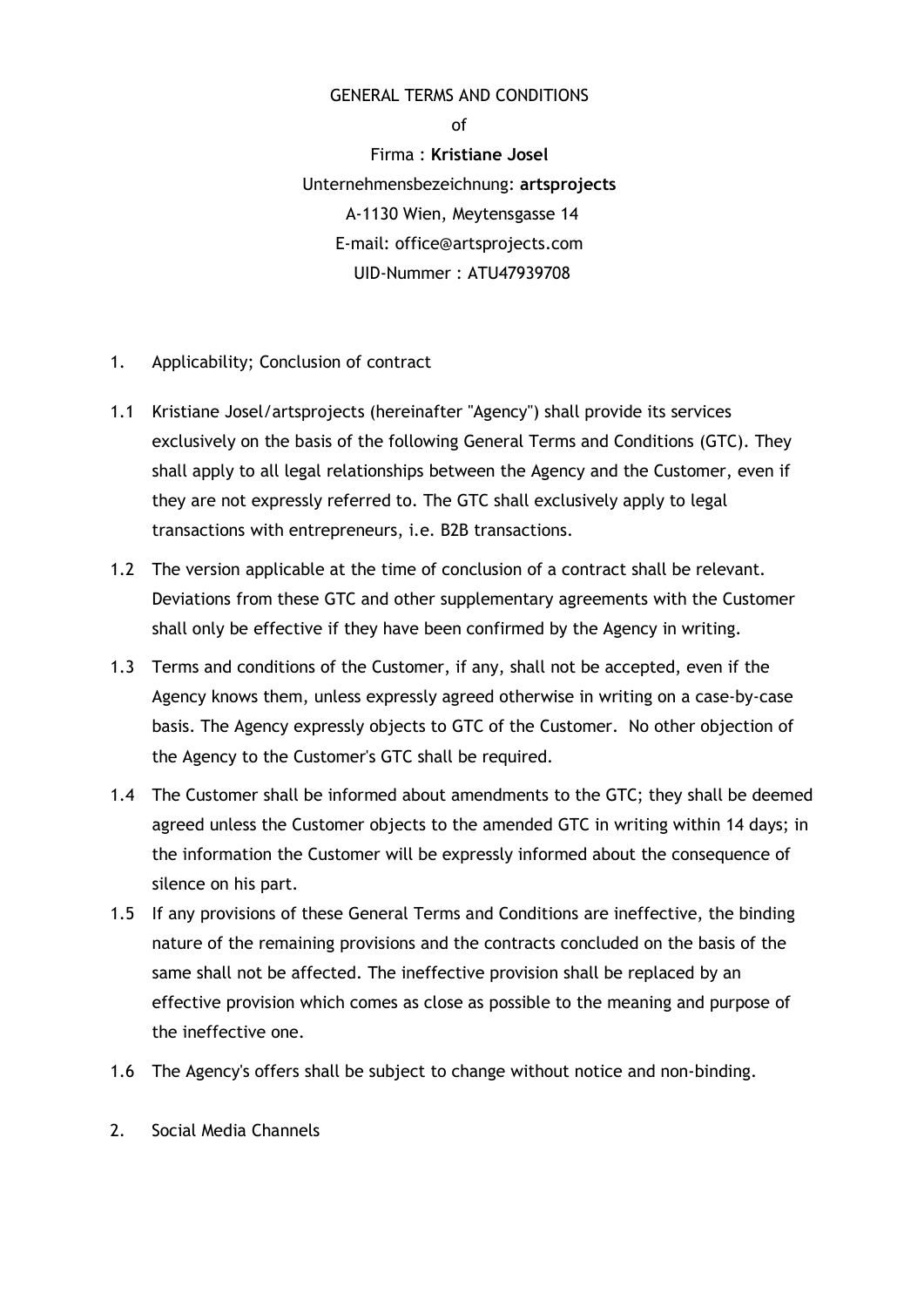Before an order is placed the Agency expressly points out to the Customer that providers of "social media channels" (e.g. facebook; hereinafter referred to as Providers), in their terms and conditions of use, reserve the right to reject or remove advertisements or promotional appearances for any reason whatsoever. Accordingly, Providers are not obliged to forward content or information to users. Thus, there is a risk, which cannot be calculated by the Agency, that advertisements or promotional appearances are removed for no reason. Although in the case of a complaint of a different user Providers do offer an opportunity to reply, the content will be immediately removed also in that case. In that case restoring the original, lawful condition may take some time. The Agency works on the basis of the Providers' terms and conditions of use, on which it has no influence, and also makes them the basis of Customer orders. By placing the order the Customer expressly acknowledges that those terms and conditions of use (co-)determine the rights and duties of a contractual relationship, if any. The Agency intends to execute the Customer's order to the best of its knowledge and belief and to comply with the policies of "social media channels". Due to the terms and conditions of use that are currently applicable and the fact that every user can easily allege a violation of the law with the aim that contents will be removed, the Agency cannot guarantee that the ordered campaign can be retrieved at any time.

3. Protection of Concepts and Ideas

If a potential Customer has already invited the Agency beforehand to develop a concept and if the Agency accepts this invitation prior to conclusion of the principal contract, the following shall apply:

- 3.1 By the invitation and acceptance of the invitation by the Agency the potential Customer and the Agency enter into a contractual relationship ("pitching contract"). That contract will also be based on the GTC.
- 3.2 The potential Customer acknowledges that already by developing a concept the Agency will render cost-intensive services, even though the Customer himself has not taken on any performance duties yet.
- 3.3 To the extent that they reach the level of originality required for copyright protection the linguistic and graphic parts of the concept are protected by the Austrian Copyright Act [Urheberrechtsgesetz]. The potential Customer is not permitted to use or edit those parts without the Agency's consent due to the Austrian Copyright Act alone.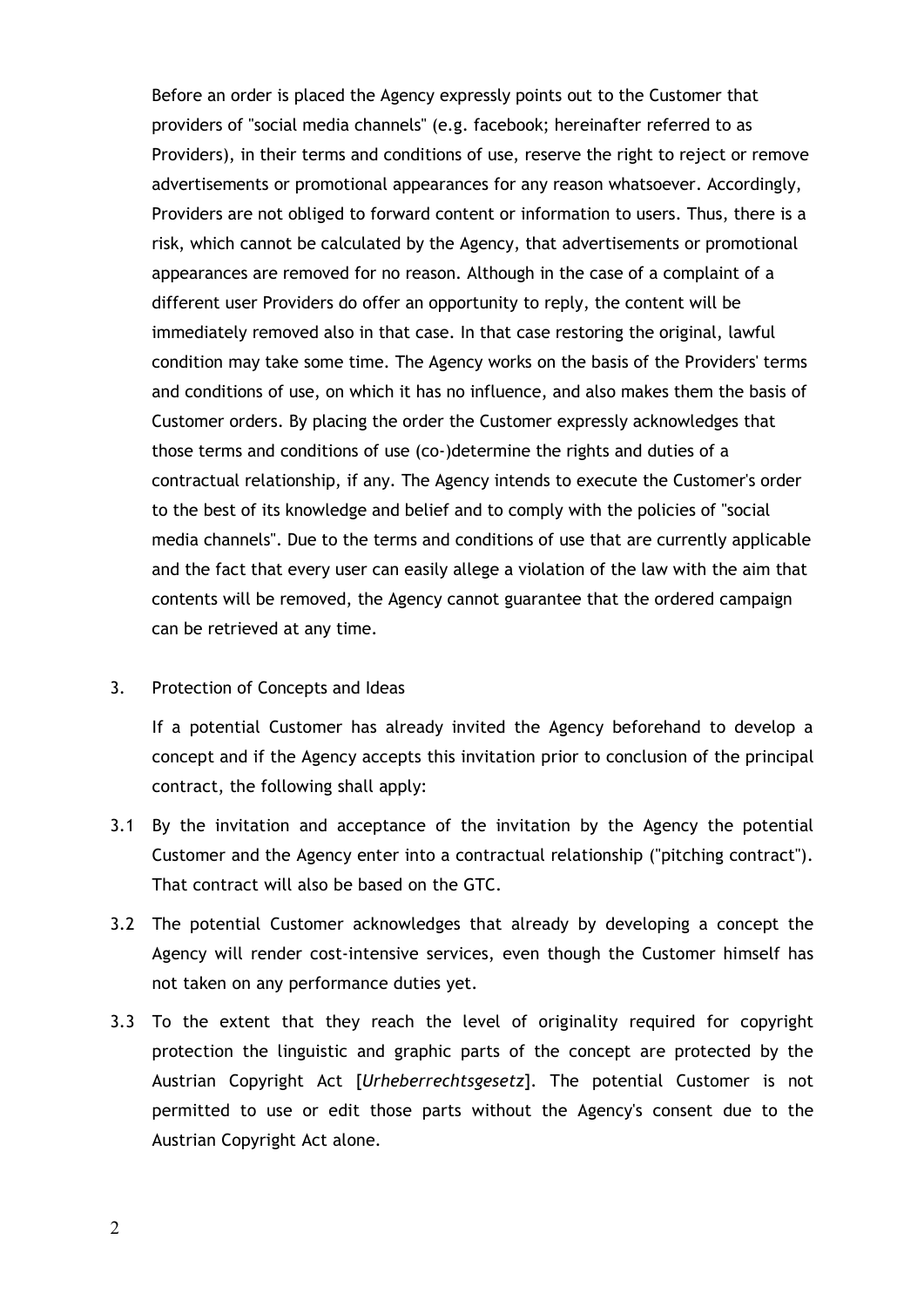- 3.4 Furthermore, the concept contains ideas that are relevant to advertising which do not reach the level of originality required for copyright protection and are thus not protected by the Austrian Copyright Act. Such ideas are generated at the beginning of every creative process and may be defined as the creative spark for all subsequent work results and, thus, as the origin of the marketing strategy. Accordingly, those elements of the concept are protected which are unique and characterise the marketing strategy. For the purpose of this agreement ideas shall in particular mean advertising slogans, advertising texts, graphics and illustrations, advertising means etc., even if they do not reach the level of originality required for copyright protection.
- 3.5 The potential Customer undertakes not to exploit or have exploited commercially and/or use or have used the creative advertising ideas which the Agency presented as part of the concept in any context other than the corrective of a principal contract to be concluded at a later time.
- 3.6 If the potential Customer is of the opinion that the Agency presented ideas to him which he already had before the presentation, he shall notify the Agency thereof via e-mail within 14 days of the day of the presentation and include means of evidence which allow a chronological allocation.
- 3.7 Otherwise the Parties will assume that the Agency has presented an idea to the potential Customer which is new to him. If the Customer uses the idea, it has to be assumed that the Agency received remuneration therefor.
- 3.8 The potential Customer may be released from his duties under this Clause if he pays a reasonable compensation plus 20% VAT. Such release shall become effective only after receipt of the full compensation payment by the Agency.
- 4. Scope of services; Order processing; Customer's duties to co-operate
- 4.1 The scope of the services to be rendered shall be based on the specifications of the Agency Agreement or the Agency's acknowledgment of order, if any, and the briefing report, if any ("Offer Documents"). Subsequent modifications of the services shall be subject to the Agency's written confirmation. When executing the order the Agency shall be free in its discretion within the framework specified by the Customer.
- 4.2 All services of the Agency (including but not limited to all preliminary designs, sketches, final drawings, proofs, blueprints, copies, coloured prints and electronic files) shall be checked by the Customer and released within three working days of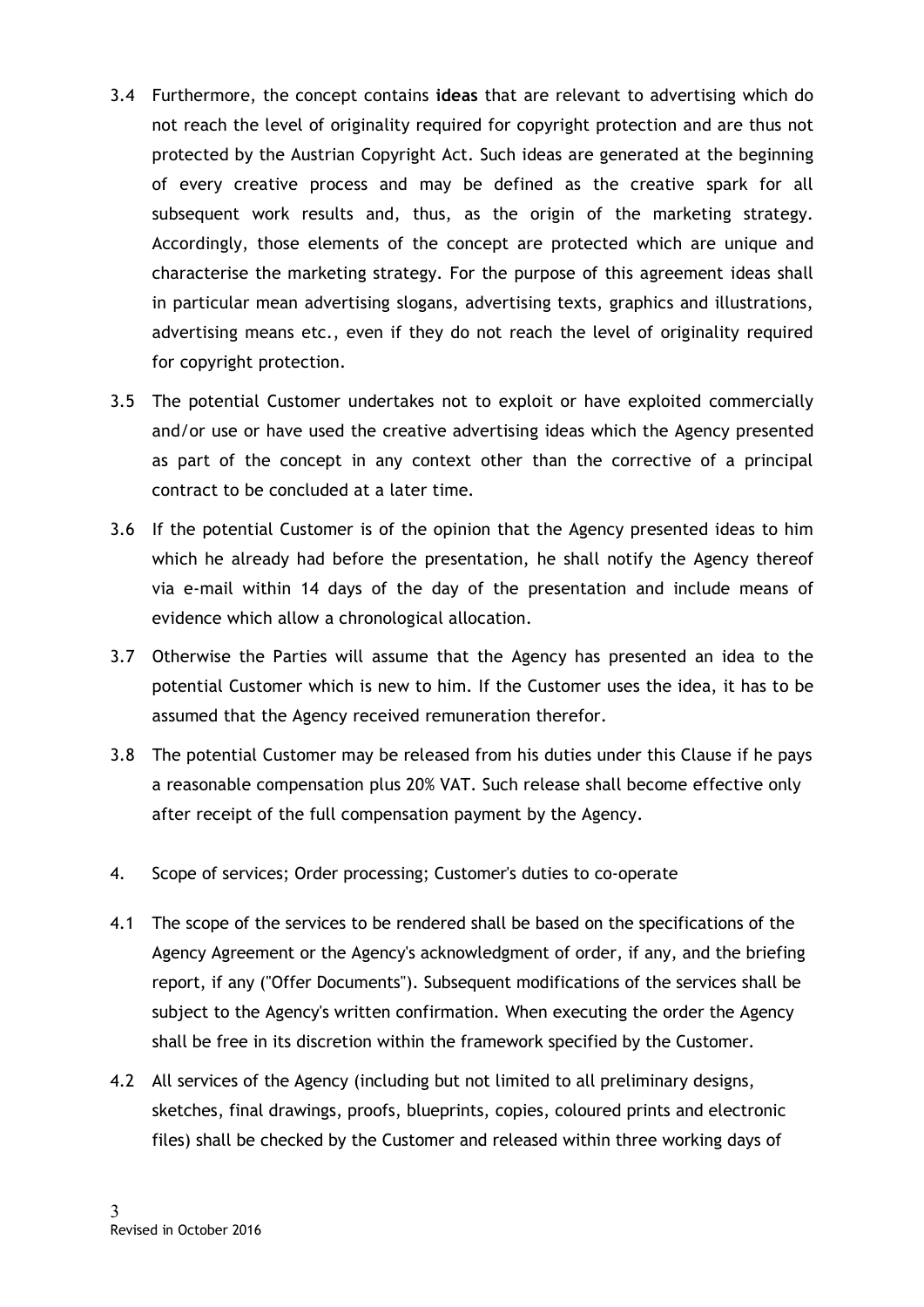receipt by the Customer. If they are not released within that period, they shall be deemed approved by the Customer. After that period has expired with no reply from the Customer they shall be deemed accepted by the same.

- 4.3 The Customer shall make accessible to the Agency completely and in time all information and documents required for rendering the service. The Customer shall notify the Agency of all circumstances that are relevant to execution of the order, even if they become known only in the course of execution of the order. The Customer shall bear the costs incurred due to the fact that work has to be done again by the Agency or is delayed because of his incorrect, incomplete or subsequently modified specifications.
- 4.4 In addition, the Customer is obliged to clear the documents made available by him for execution of the order (photos, logos, etc.) for potential copyrights, trademark rights, marks or other rights of third parties (rights clearance) and guarantees that the documents are free from rights of third parties and may therefore be used for the desired purpose. In the case of merely slight negligence or if it has fulfilled its duty to warn the Customer, the Agency shall not be liable (at least as regards the relationship between the Agency and the Customer) for an infringement of such rights of third parties by documents made available by the Customer. If the Agency is held liable for an infringement of such rights, the Customer shall indemnify and hold harmless the Agency and shall compensate the Agency for any and all disadvantages suffered by it due to third-party claims, including costs of reasonable legal representation. The Customer undertakes to support the Agency in defending claims of third parties, if any. For this purpose the Customer shall provide the Agency with all documents without request.
- 5. External services; Commissioning of third parties
- 5.1 The Agency shall be entitled at its own discretion to render the services itself, to employ expert third parties as agents [Erfüllungsgehilfen as defined by Section 1313a of the Austrian General Civil Code [ABGB]] and/or to commission a third party to render such services ("External Service").
- 5.2 Commissioning of third parties in connection with an External Service shall be done either in the Agency's own name or in the name of the Customer. The Agency shall select the relevant third party with care and ensure that it is appropriately qualified.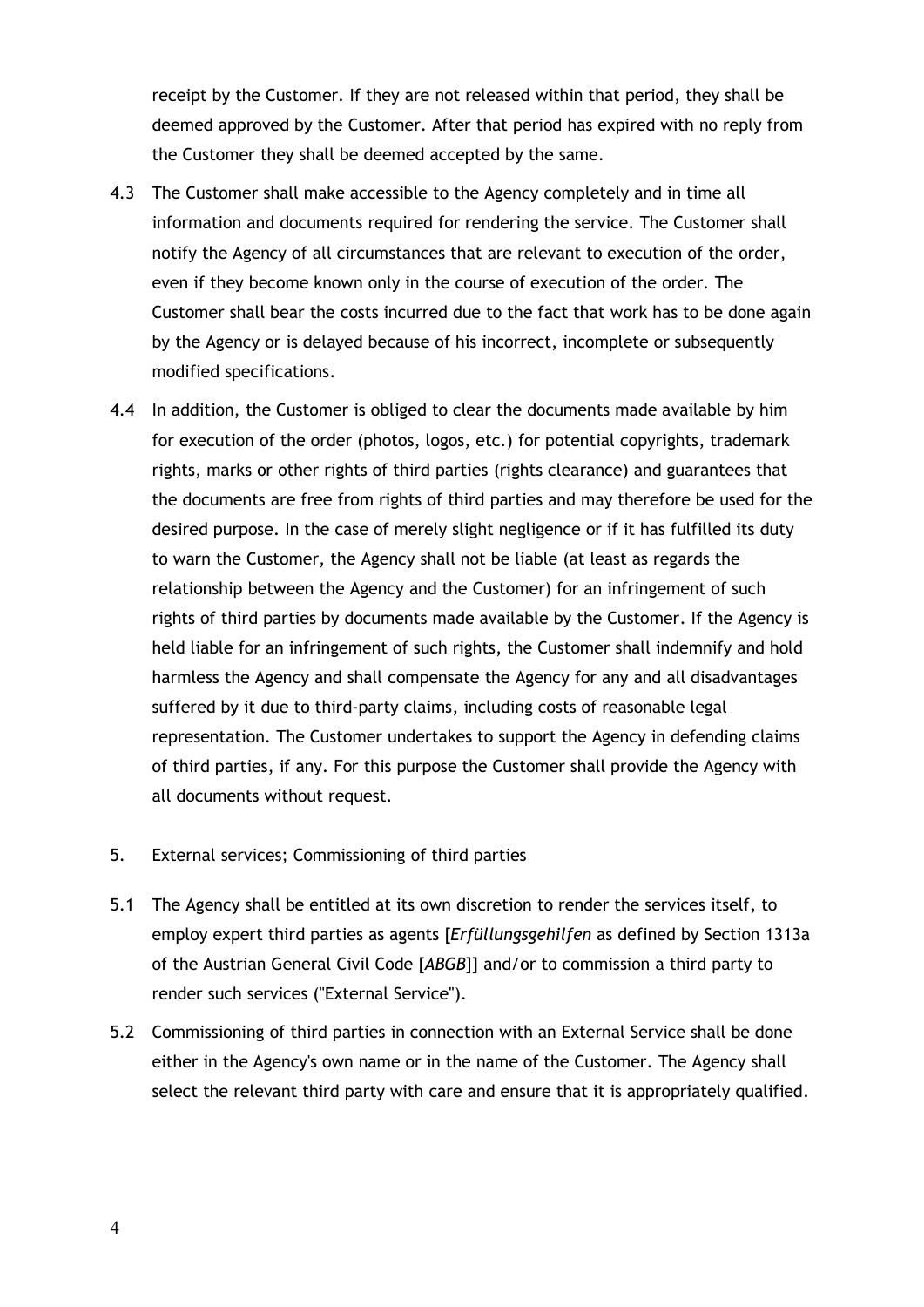- 5.3 The Customer shall assume obligations vis-à-vis third parties which survive the contract. This shall expressly apply also in the case of termination of the agency contract for cause.
- 6. Deadlines
- 6.1 Unless expressly agreed to be binding, delivery or service periods stated shall only be approximate and non-binding. Binding agreements on deadlines shall be recorded in writing or confirmed by the Agency in writing.
- 6.2 If the delivery/service of the Agency is delayed for reasons for which the Agency is not responsible, such as, e.g. events of force majeure or other unforeseeable events that cannot be prevented by reasonable means, the service obligations shall be suspended for the duration and to the extent of the impediment and the deadlines shall be extended accordingly. If such delays continue for more than two months, the Customer and the Agency shall be entitled to rescind the contract.
- 6.3 If the Agency is in default, the Customer may only rescind the contract after having granted the Agency a reasonable grace period of at least 14 days in writing and after such period has expired fruitlessly. Claims of the Customer for damages on the ground of non-performance or default shall be excluded, unless intent or gross negligence can be proved.
- 7. Early termination
- 7.1 The Agency shall be entitled to terminate the contract for cause with immediate effect. Causes shall include but not be limited to situations where
- (a) provision of a service becomes impossible for reasons for which the Customer is responsible or is further delayed even though the Customer was granted a grace period of 14 days;
- (b) the Customer continues to violate material obligations under this contract, such as, e.g. the obligation to pay an amount payment of which has been demanded or duties to co-operate, despite a written warning and having been granted a grace period of 14 days.
- (c) legitimate concerns exist regarding the Customer's credit standing and, upon the Agency's request, the Customer fails to make advance payments or to furnish suitable security prior to provision of the service by the Agency;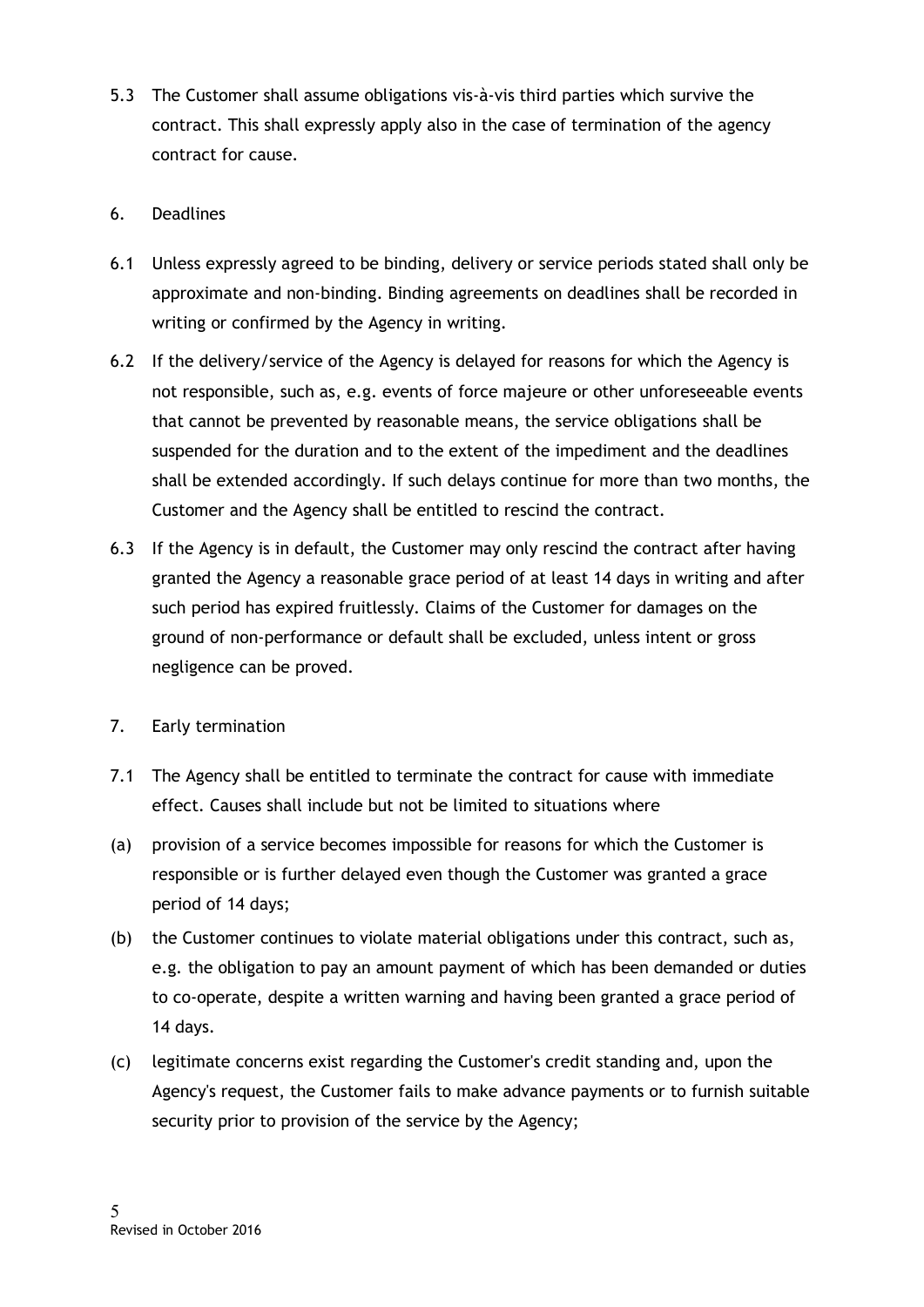7.2 The Customer shall be entitled to terminate the contract for cause without having to grant a grace period. A cause shall be, in particular, where the Agency repeatedly violates material provisions of this contract despite a written warning and having been granted a grace period of at least 14 days to remedy the breach of the contract.

#### 8. Fees

- 8.1 Unless otherwise agreed the Agency's entitlement to fees shall arise for any specific service once the same has been rendered. The Agency shall be entitled to ask for advances to cover its expenses. From a contract volume involving a (an annual) budget of EUR 4.000 or contracts extending over a prolonged period of time, the Agency shall be entitled to render interim accounts or issue advance invoices or demand payments on account.
- 8.2 The fees shall be stated as net fees plus statutory value added tax. If in a specific case no agreement on fees has been concluded, the Agency shall be entitled to fees at market rates for the services rendered and for transfer of copyrights and marks.
- 8.3 All services of the Agency which are not expressly covered by the agreed fees shall be paid for separately. All cash expenses incurred by the Agency shall be reimbursed by the Customer.
- 8.4 Cost estimates provided by the Agency shall be non-binding. If it becomes clear that the actual costs will exceed the Agency's written cost estimate by more than 15 per cent, the Agency shall advise the Customer of such higher costs. The increase in costs shall be deemed accepted by the Customer if the Customer does not object to such increase in writing within three working days of the advice and states cheaper alternatives at the same time. Cost increases of up to 15 per cent shall not have to be advised separately. Such a deviation from the cost estimate shall be deemed accepted by the Customer from the beginning.
- 8.5 If the Customer unilaterally modifies or cancels work ordered without involving the Agency and notwithstanding other regular support from the same, the Customer shall pay the Agency for the services provided by then according to the agreement on fees and shall reimburse all costs incurred. Unless work is cancelled on the ground of a breach of the Agency's duties by gross negligence or wilful intent, the Customer shall, in addition, pay the Agency the total fee (commission) agreed for that contract, and the allowance [Anrechnungsvergütung] as defined in Section 1168 of the Austrian Civil Code [ABGB] shall be excluded. Furthermore, the Agency shall be indemnified and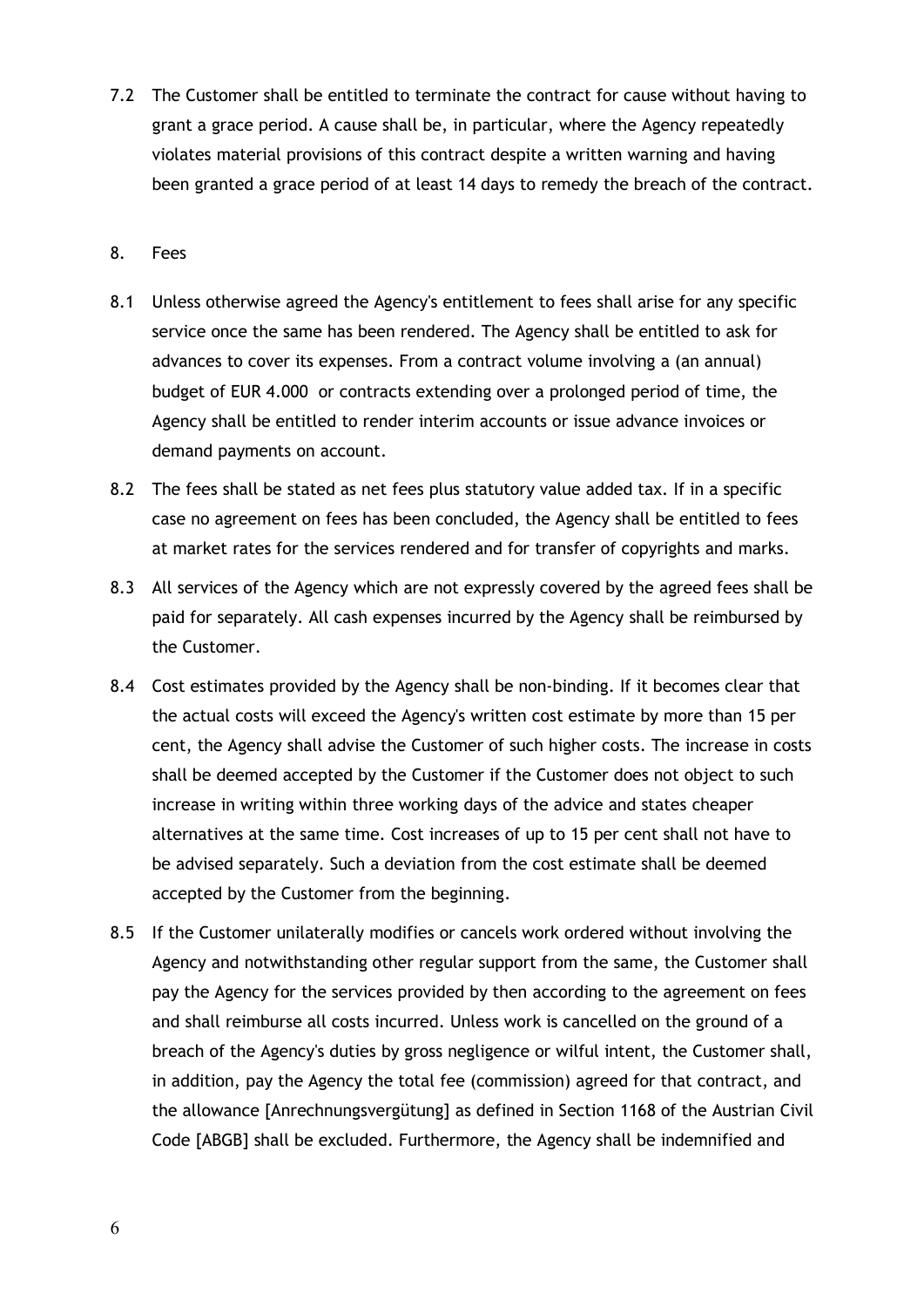held harmless from and against any third-party claims, in particular of the Agency's contractors. By payment of the fees the Customer shall acquire no rights to use work already carried out; concepts, drafts and other documents which were not implemented shall rather be returned to the Agency without delay.

# 9. Payment; Retention of title

- 9.1 The fee shall be due for payment immediately upon receipt of the invoice without any deductions, unless special payment terms are agreed in writing on a case-by-case basis. The same shall apply to all cash and other expenses charged. The Agency shall retain title to the goods delivered by it until full payment of the fee including all ancillary liabilities.
- 9.2 In the case of payment default of the Customer statutory default interest at the rate applicable to business-to-business transactions will be charged. In the case of default the Customer also undertakes to reimburse the Agency the dunning and collection charges incurred to the extent they are necessary for appropriate pursuit of the claim. This shall in any case include the costs of two dunning letters at the market fee of currently at least EUR 20 per letter plus those of one dunning letter of a lawyer who has been instructed to collect the receivables outstanding. Assertion of further rights and claims shall remain unaffected.
- 9.3 If the Customer is in default of payment, the Agency may call for immediate payment of services or partial services rendered under different contracts concluded with the Customer.
- 9.4 Furthermore, the Agency is not obliged to render other services until payment of the amount outstanding (right to withhold services). The obligation to pay the fees shall not be affected.
- 9.5 If payment by instalments has been agreed, the Agency reserves the right to demand immediate payment of the total debt outstanding if instalments or ancillary claims are not paid in time (acceleration clause).
- 9.6 The Customer shall not be entitled to set off claims of the Agency against his own claims unless the Customer's claim has been recognised by the Agency in writing or ascertained by court.
- 10. Title and copyright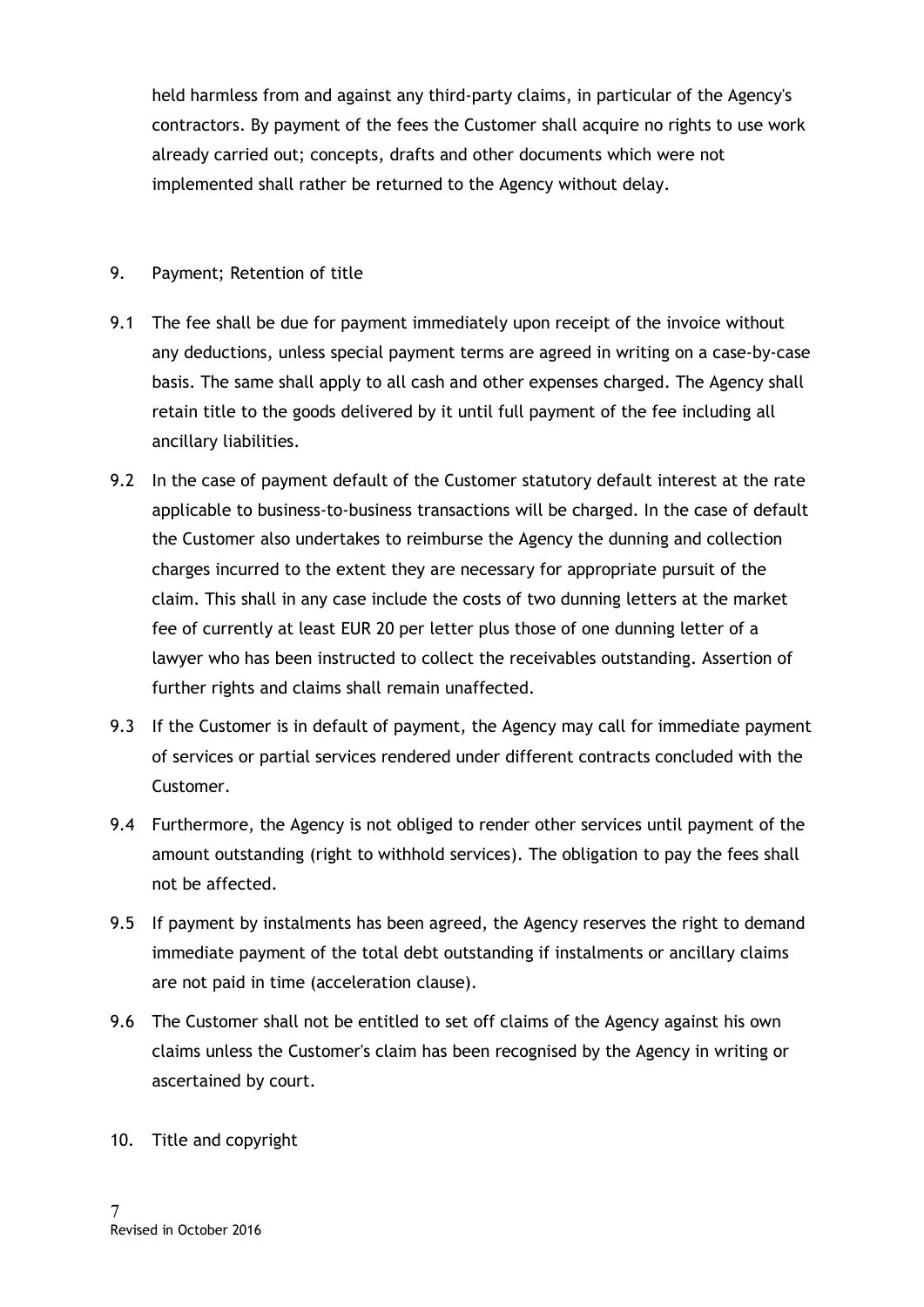- 10.1 The Agency shall retain title to all services of the Agency, including services in connection with presentations (e.g., suggestions, ideas, sketches, preliminary designs, scribbles, final drawings, concepts, negatives, slides), including parts thereof, as well as the individual workpieces and original designs and the Agency may demand at any time, in particular in the case of termination of the contractual relationship, that they be returned to it. By paying the fees the Customer shall acquire the right to use the services for the designated purpose agreed. Unless otherwise agreed the Customer shall, however, use the Agency's services exclusively in Austria. Acquisition of rights to use and exploit the Agency's services shall in any case be subject to full payment of the fees charged by the Agency for the same. If the Customer uses the Agency's services already prior to that time, such use shall be based on a loan relationship that may be revoked at any time.
- 10.2 Modifications and/or editing of services of the Agency, including but not limited to further development of the same by the Customer or third parties working for the Customer, shall only be permitted with the express consent of the Agency and, to the extent that services are protected by copyright, of the author.
- 10.3 Use of the Agency's services beyond the originally agreed purpose and scope of use shall be subject to the Agency's consent irrespective of whether such service is protected by copyright or not. In consideration thereof the Agency and the author shall be entitled to a separate reasonable fee.
- 10.4 After expiration of the Agency Agreement use of services of the Agency and/or advertising means for which the Agency developed concepts or designs shall also be subject to the Agency's consent irrespective of whether the service is protected by copyright or not.
- 10.5 In the first year after termination of the contract the Agency shall be entitled to the full agency fees agreed in the expired contract for any use described in paragraph 4. In the second and third year after expiration of the contract the Agency shall only be entitled to half or one fourth of the consideration agreed in the contract. From the fourth year after termination of the contract no agency fees shall be payable.
- 10.6 The Customer shall be liable to the Agency for any unlawful use in the amount of twice the reasonable fees for such use.
- 11. Identification marks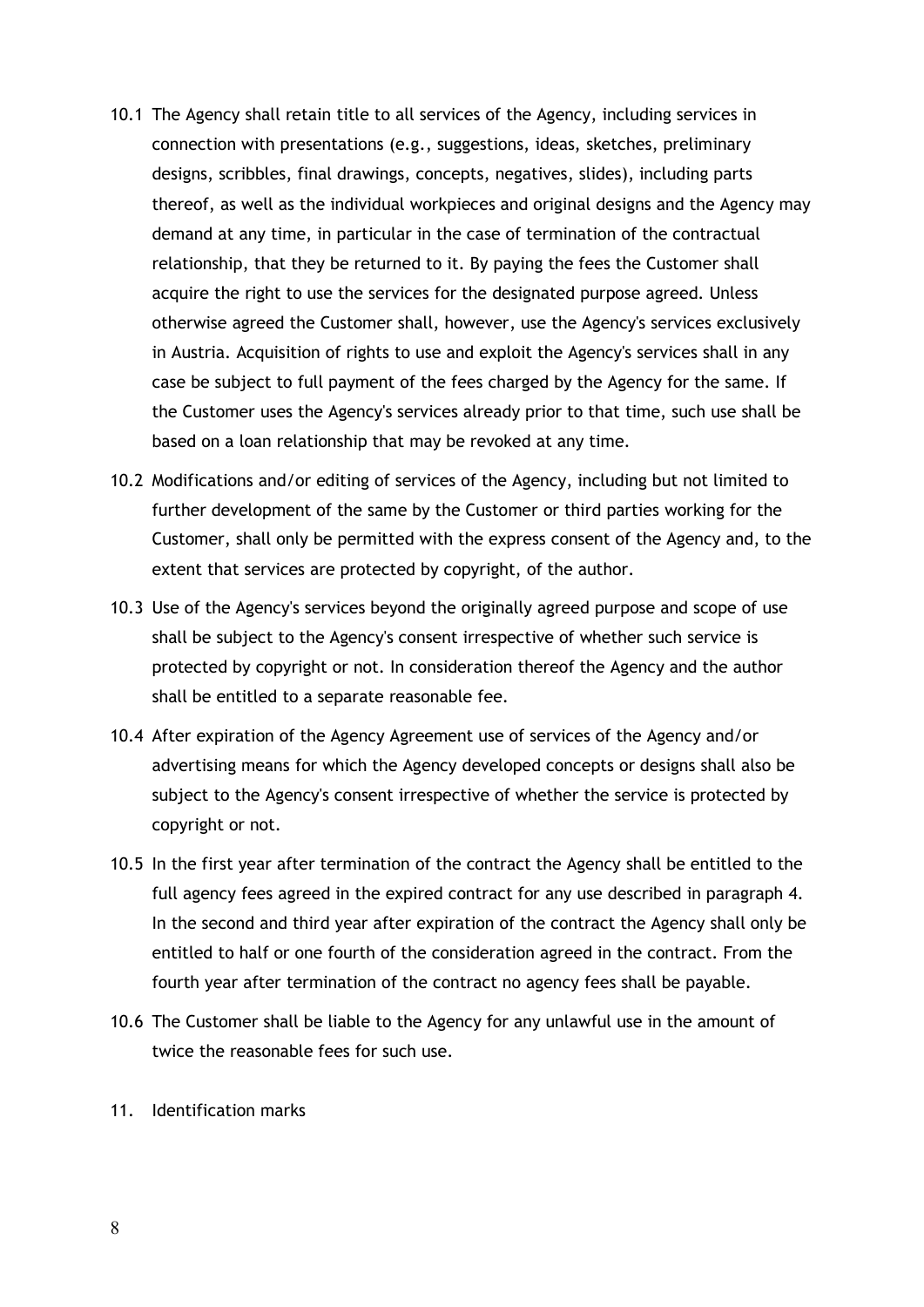- 11.1 The Agency shall be entitled to make reference to the Agency and the author, if applicable, on all advertising means and in any advertising and promotion measures, without the Customer being entitled to any payment in this respect.
- 11.2 The Agency shall be entitled to make reference to its current or former business relationship with the Customer on its own advertising media, including but not limited to its website, by referring to the Customer's business name and business logo, with the Customer having the right to revoke his consent in writing at any time.
- 12. Warranty
- 12.1 The Customer shall notify any defects immediately and in any case within eight days of delivery/provision of the service by the Agency and hidden defects not later than eight days after they were identified in writing including a description of the defect; otherwise the service shall be deemed accepted. In that case assertion of any warranty claims or claims for damages as well as the right to assert claims on account of mistake shall be excluded.
- 12.2 In the case of a justified and timely notification of defects the Customer shall be entitled to improvement or replacement of the delivery/service by the Agency. The Agency shall repair the defects within a reasonable period of time and the Customer shall enable the Agency to take all measures which are necessary for examination and repair of the defects. The Agency shall be entitled to refuse improvement of the service if such improvement is impossible or if the Agency were to incur disproportionately high costs. In that case the Customer shall be entitled to cancel the contract or get a fee reduction as provided for by law. In the case of improvement the Customer shall send the defective (physical) item at his cost.
- 12.3 The Customer shall also be obliged to examine the service for its lawfulness, including but not limited to competition law, trademark law, copyright law and administrative law. The Agency is obliged only to roughly examine lawfulness. In the case of slight negligence or after it has fulfilled its duty to warn the Customer, if any, the Agency shall not be liable for lawfulness of contents if they were advised or accepted by the Customer.
- 12.4 The warranty period shall be six months as of delivery/service. The right of recourse to the Agency as defined in Section 933 b (1) ABGB shall be forfeited one year after delivery/service. The Customer shall not be entitled to withhold payments on the ground of complaints. The presumption rule [Vermutungsregel] of Section 924 ABGB shall be excluded.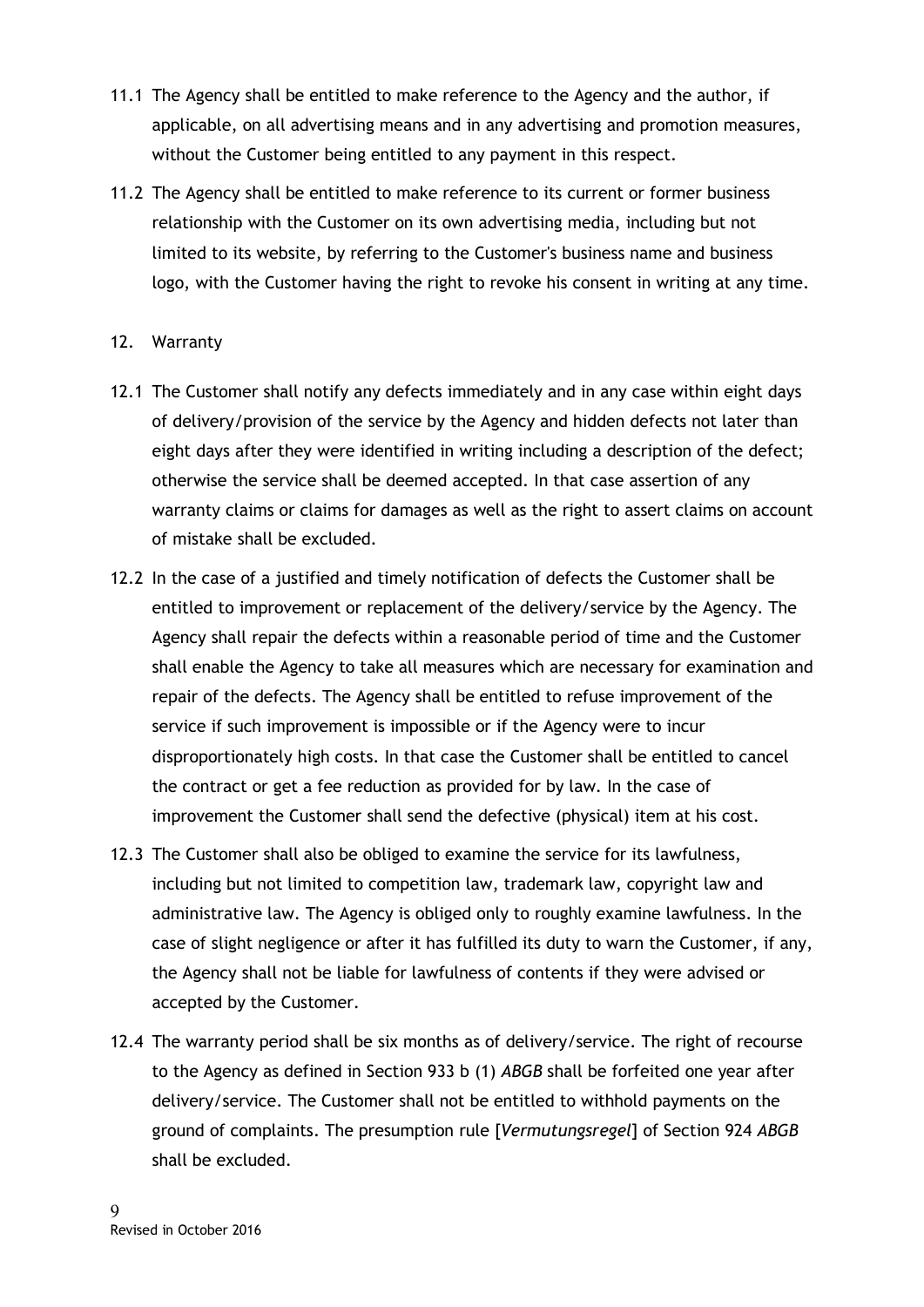#### 13. Liability and product liability

- 13.1 In cases of slight negligence liability of the Agency and its employees, contractors or other agents [translator's note: Erfüllungsgehilfen as defined by Section 1313a ABGB] ("People") for damage to property or pecuniary loss suffered by the Customer shall be excluded, be it indirect or direct damage, lost profit or consequential damage resulting from a defect, damage due to default, impossibility, breach of obligation, culpa in contrahendo or due to defective or incomplete performance. The harmed party shall have to prove gross negligence. To the extent that the Agency's liability is excluded or limited this shall also apply to personal liability of its People.
- 13.2 Any liability of the Agency for claims asserted vis-à-vis the Customer on the ground of services rendered by the Agency (e.g. advertising and promotion measures) shall be expressly excluded, provided that the Agency complied with its duty to inform or if it was unable to see such a duty, even due to slight negligence. The Agency shall, in particular, not be liable for costs of legal proceedings, lawyer's fees of the Customer or costs of publication of judgments or for claims for damages, if any, or other claims of third parties; the Customer shall indemnify and hold harmless the Agency in this respect.
- 13.3 Claims of the Customer for damages shall be forfeited six months after knowledge of the damage and in any case three years after the Agency's infringement. Claims for damages shall be limited to the net contract value.
- 14. Data protection (visual emphasis according to court rulings)

The Customer agrees that his personal data, namely name, occupation, date of birth, Business Register Number, powers to represent the company, contact person, business address and other addresses of the Customer, phone number, fax number, e-mail address, bank details, credit card details, VAT number) may be collected, stored and processed electronically for the purpose of performance of the contract and support of the Customer and for the Agency's own advertising and promotion purposes, for example by sending him offers, advertising brochures or newsletters (in hard copy or electronic form) and for the purpose of making reference to the current of former business relationship with the Customer. The Customer agrees to be sent electronic mail for advertising purposes until further notice.